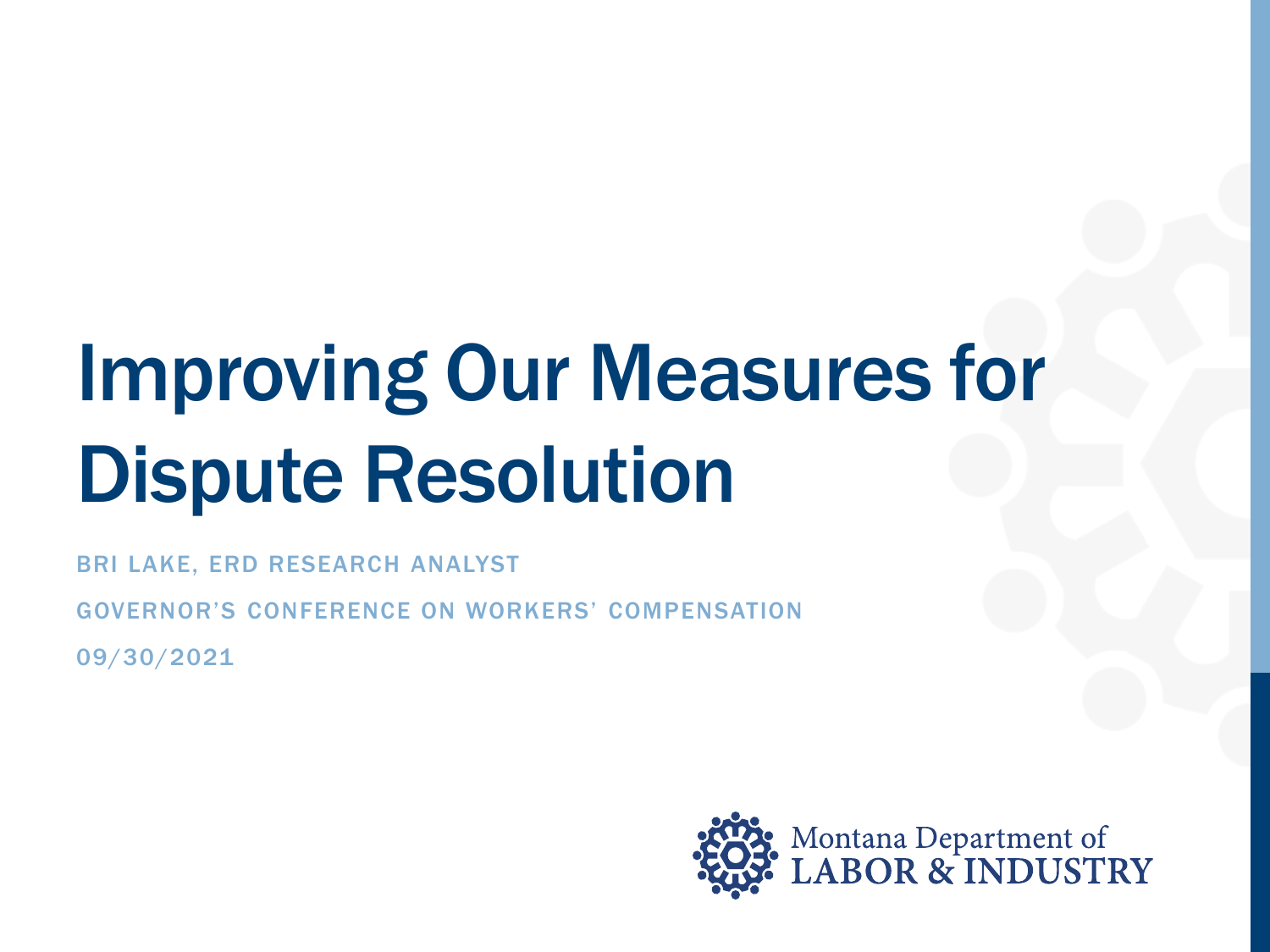## Why do we care about dispute resolution metrics?

"*Montana's workers' compensation and occupational disease insurance systems are intended to be primarily selfadministering. Claimants should be able to speedily obtain benefits, and employers should be able to provide coverage at reasonably constant rates. To meet these objectives, the system must be designed to minimize reliance upon lawyers and the courts to obtain benefits and interpret liabilities*." (**§**39-71-105(4) MCA)

#### Metrics historically found in the MT Annual Report:

- **Mediation Counts** 
	- by Plan Type
	- by Benefit Issue
	- by Resolution Status
- Work Comp Court [Statistics](http://wcc.dli.mt.gov/) as reported by the WCC
- Dollar amounts for attorney fees, settlements, and insurer legal expenses



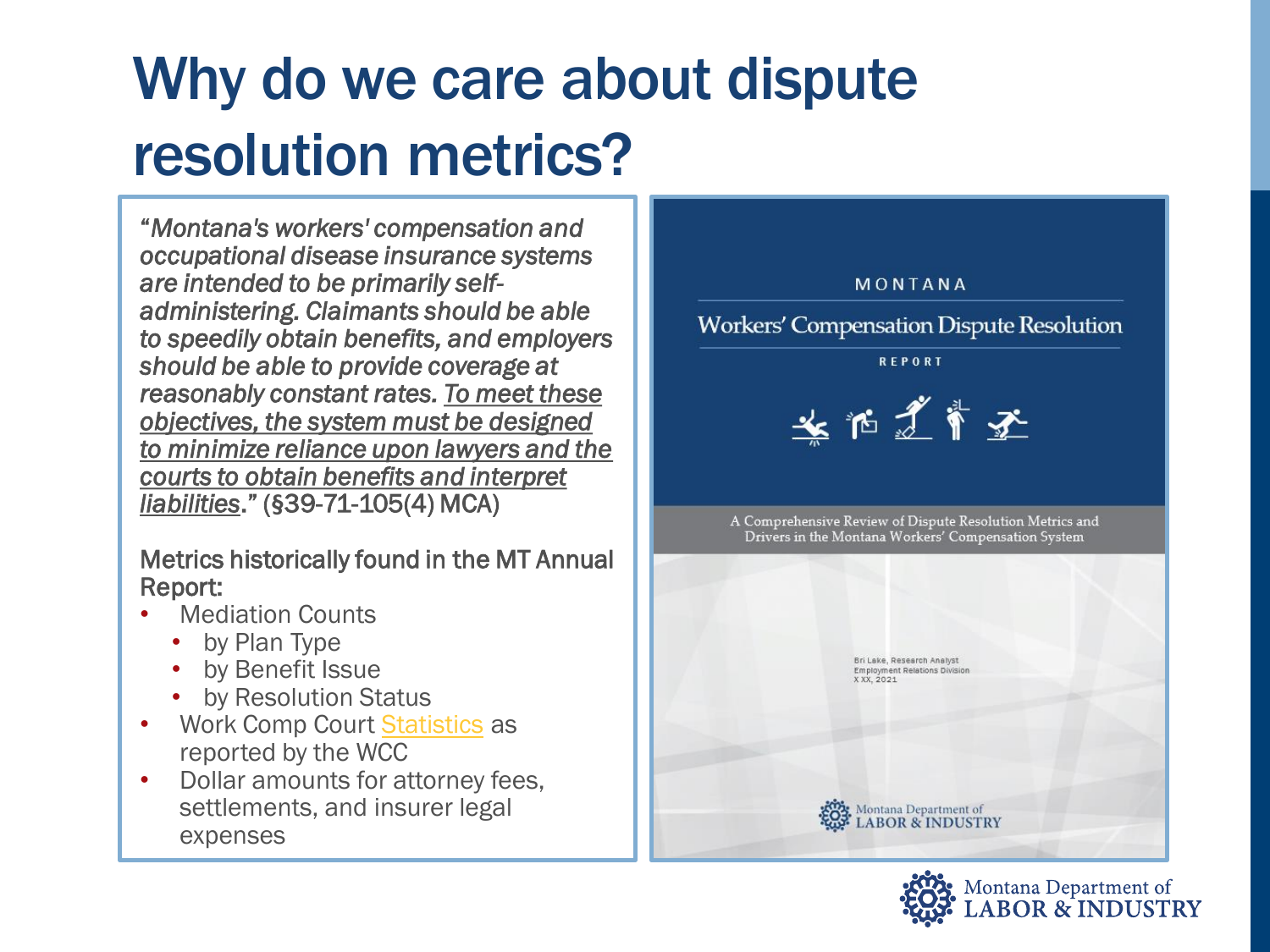### Claimant Attorney Involvement – Distribution of Claims, IY 2005-2017





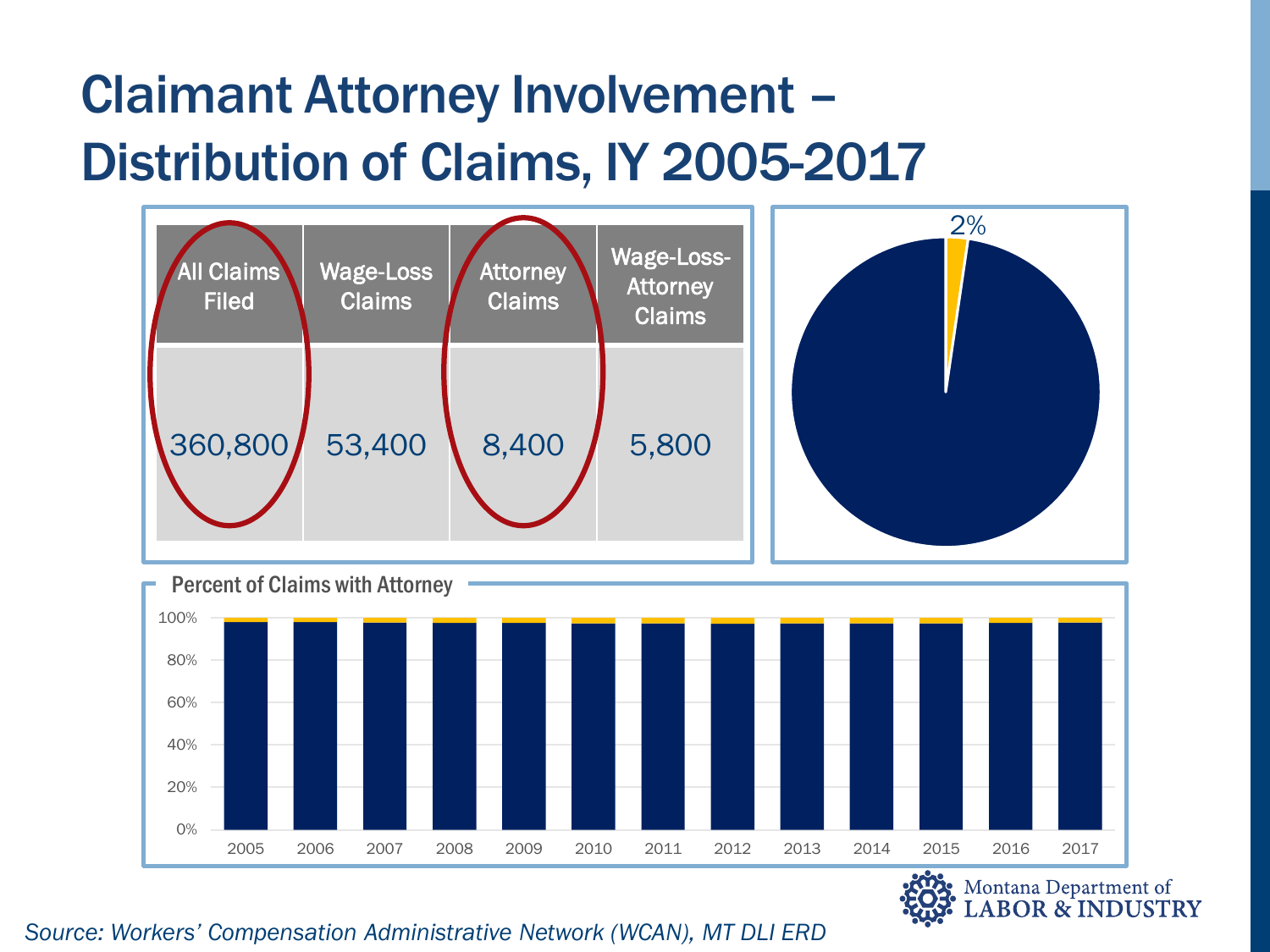### Claimant Attorney Involvement – Distribution of Claims, IY 2005-2017





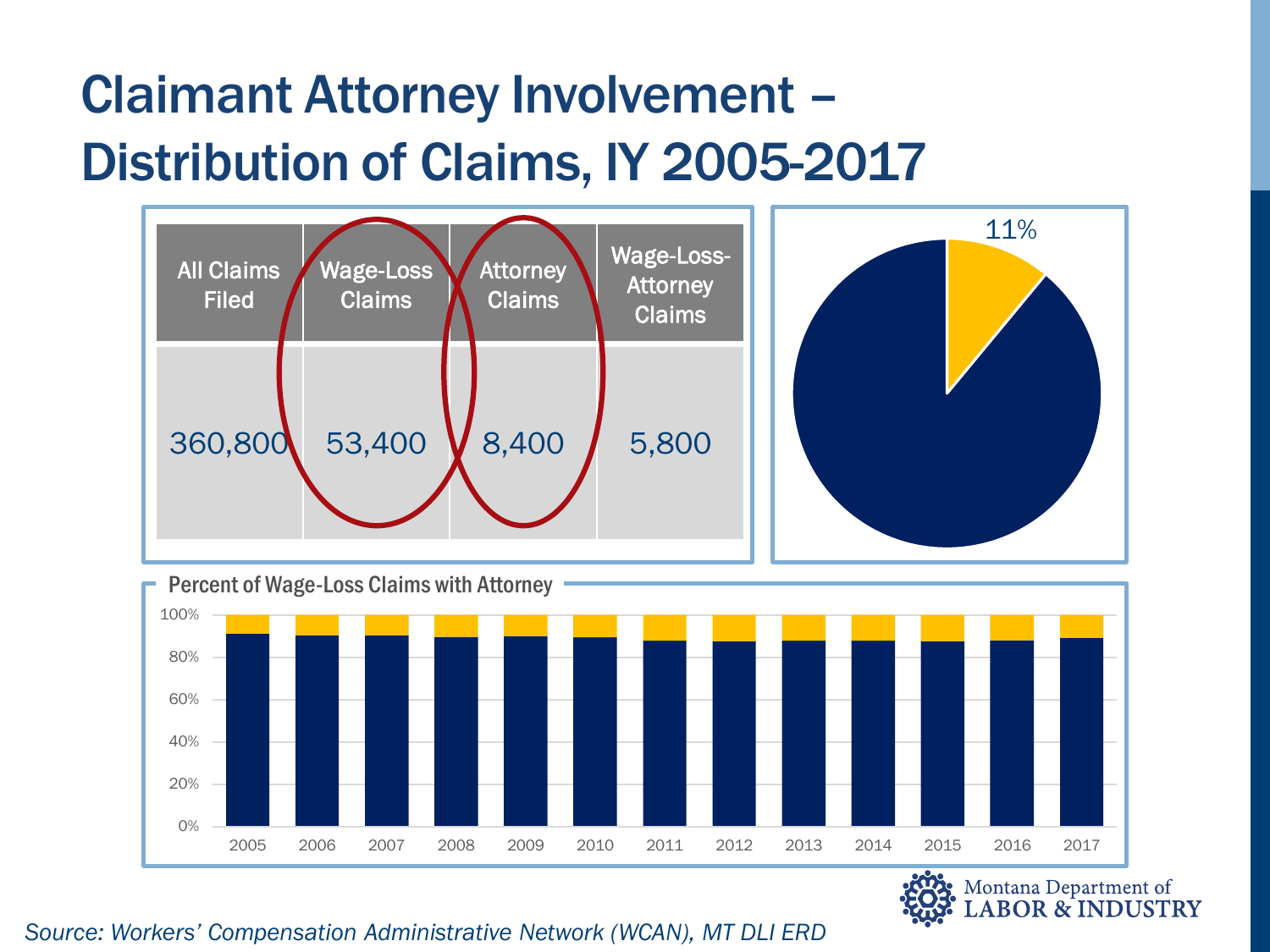### Claimant Attorney Involvement – Distribution of Claims, IY 2005-2017





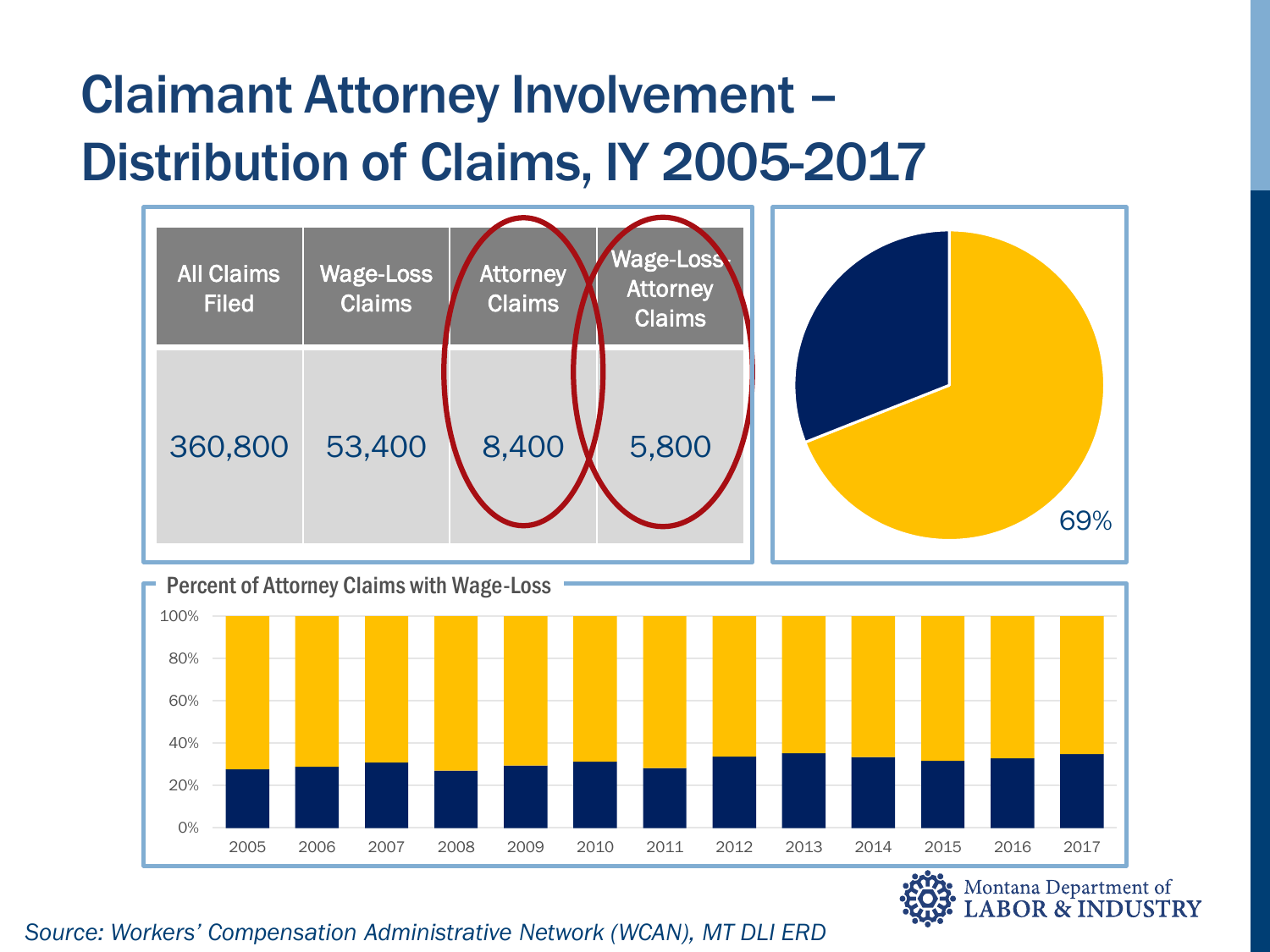## Claimant Attorney Involvement – Distribution of Claims (IY 2005-2017)

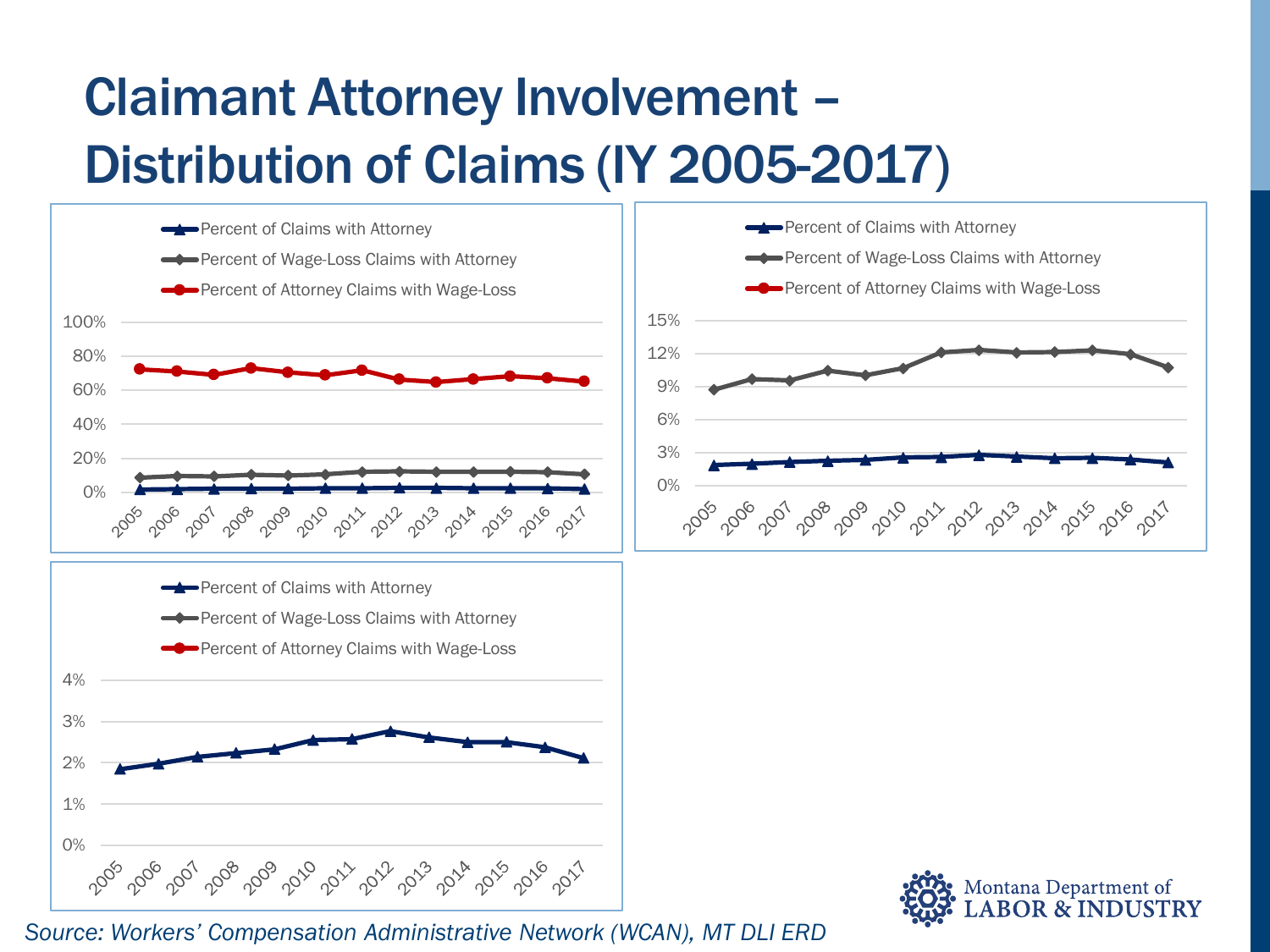## Worker Attorney Involvement: A New Measure (WCRI, 2017)

**Wide Variation In Worker Attorney Involvement Across Study States** 



**Source:** https://www.wcrinet.org/reports/wcri-flashreport-worker-attorney-involvement-a-new-meas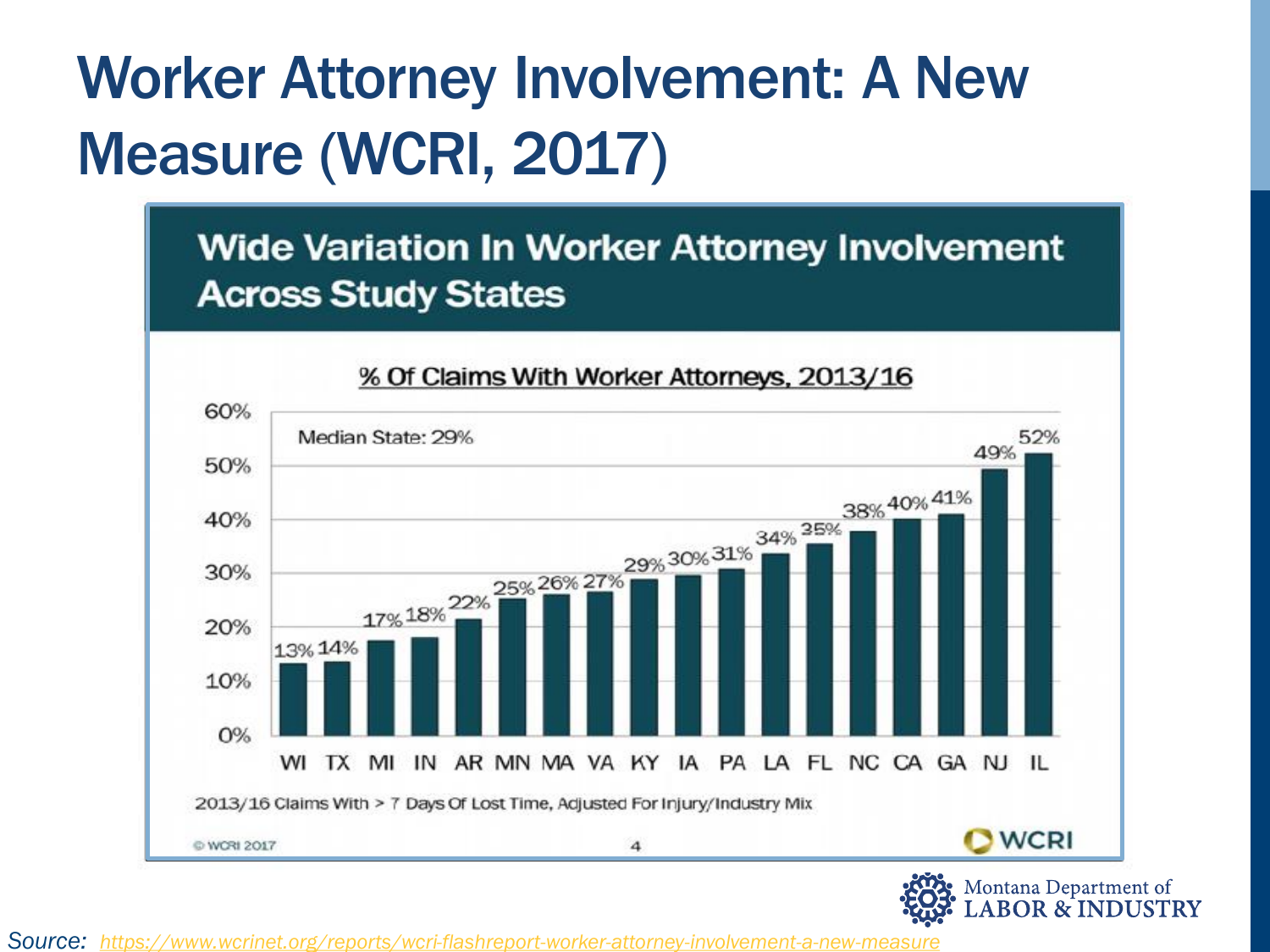### Claimant Attorney Cost & Correlates – Wage-Loss Claims, IY 2005-2017

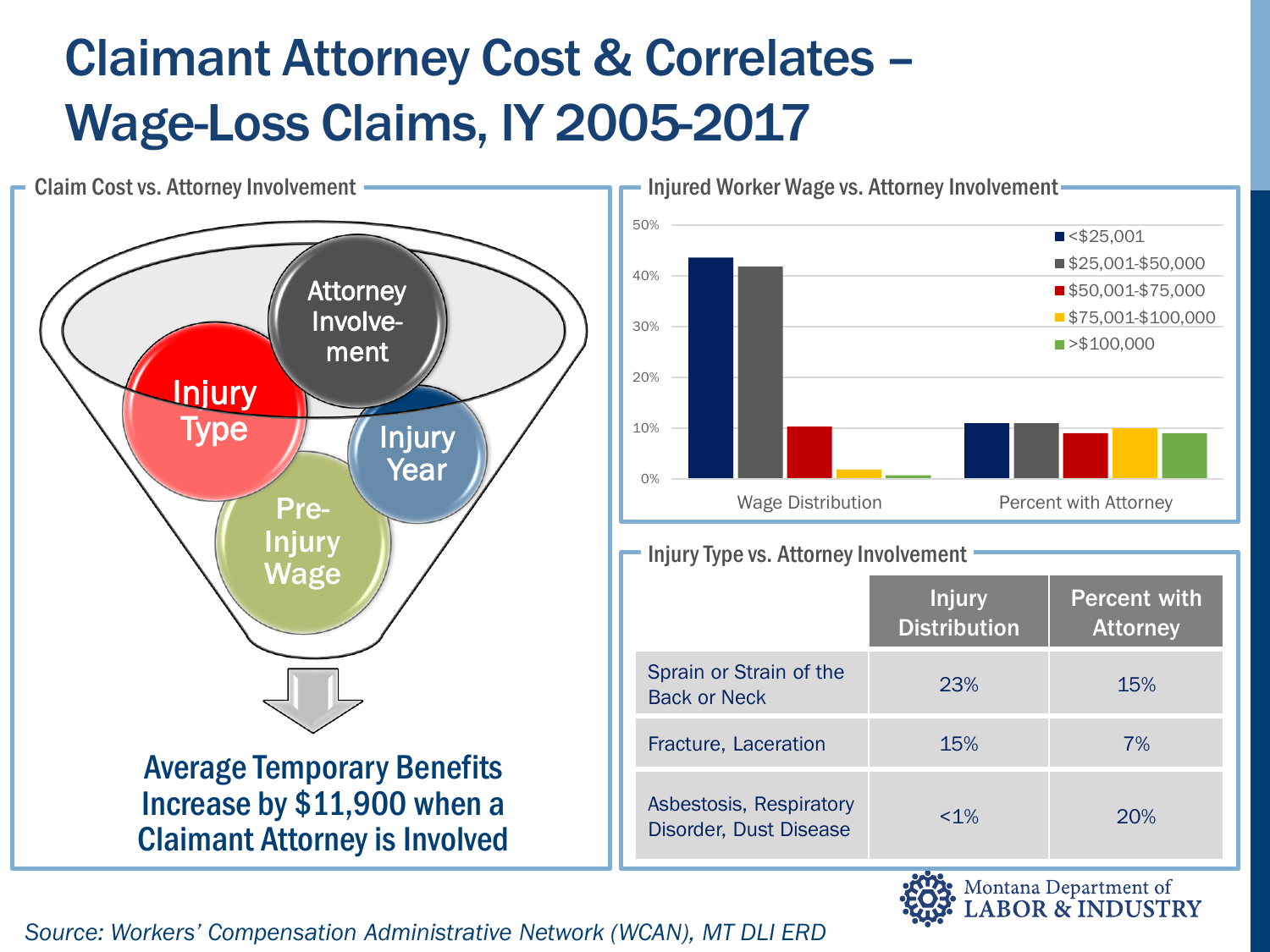## Mediation – Petition Year vs. Injury Year



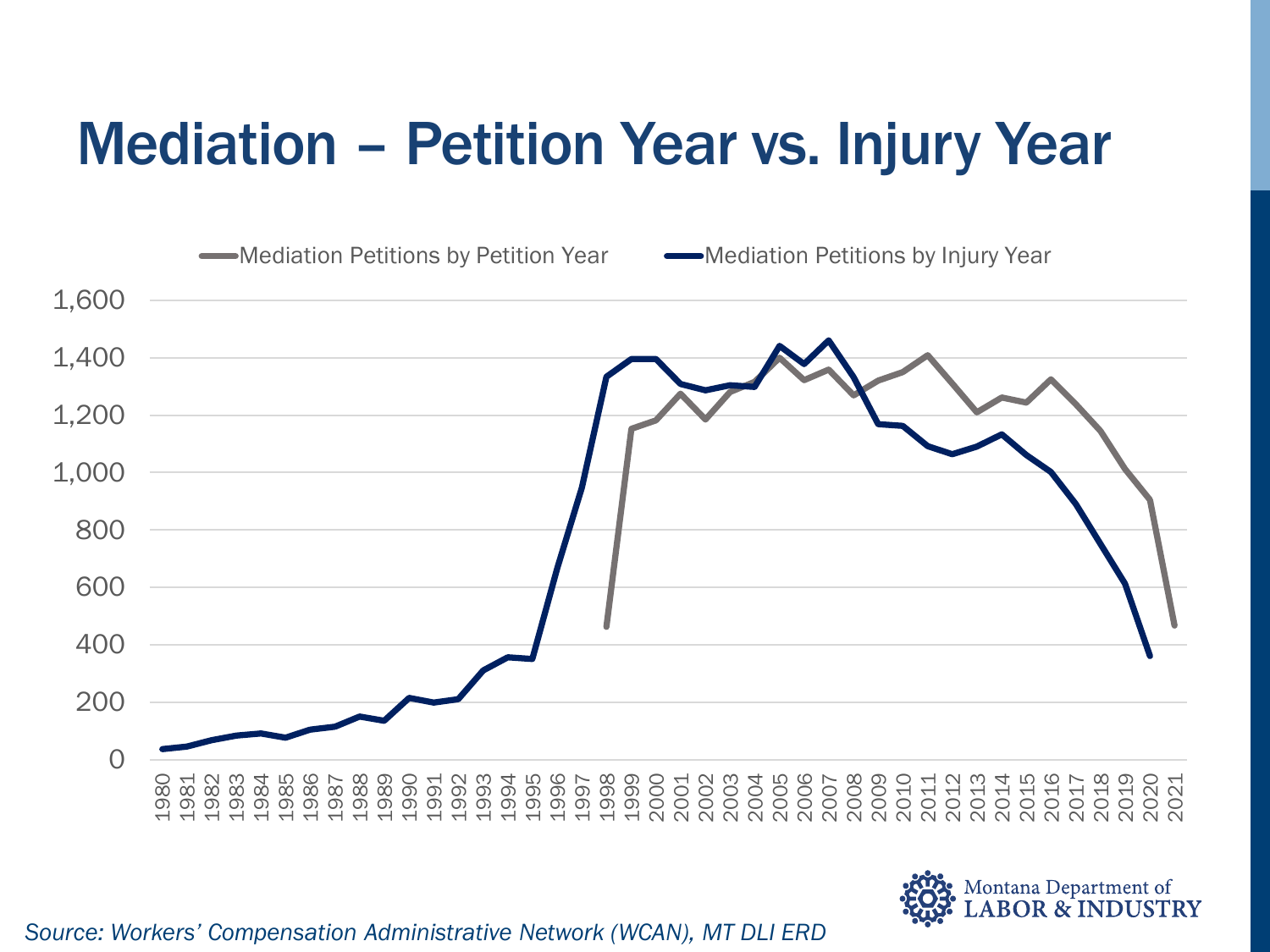## Mediation – Distribution of Claims, (IY 2005-2017)

| All Claims Filed | Wage-Loss Claims | <b>Mediation Claims</b> | Wage-Loss-<br><b>Mediation Claims</b> | Mediations Claims<br>with Attorneys |
|------------------|------------------|-------------------------|---------------------------------------|-------------------------------------|
| 360,800          | 53,400           | 10,700                  | 6.500                                 | 5.100                               |



Aontana Department of **BOR & INDUSTRY** 

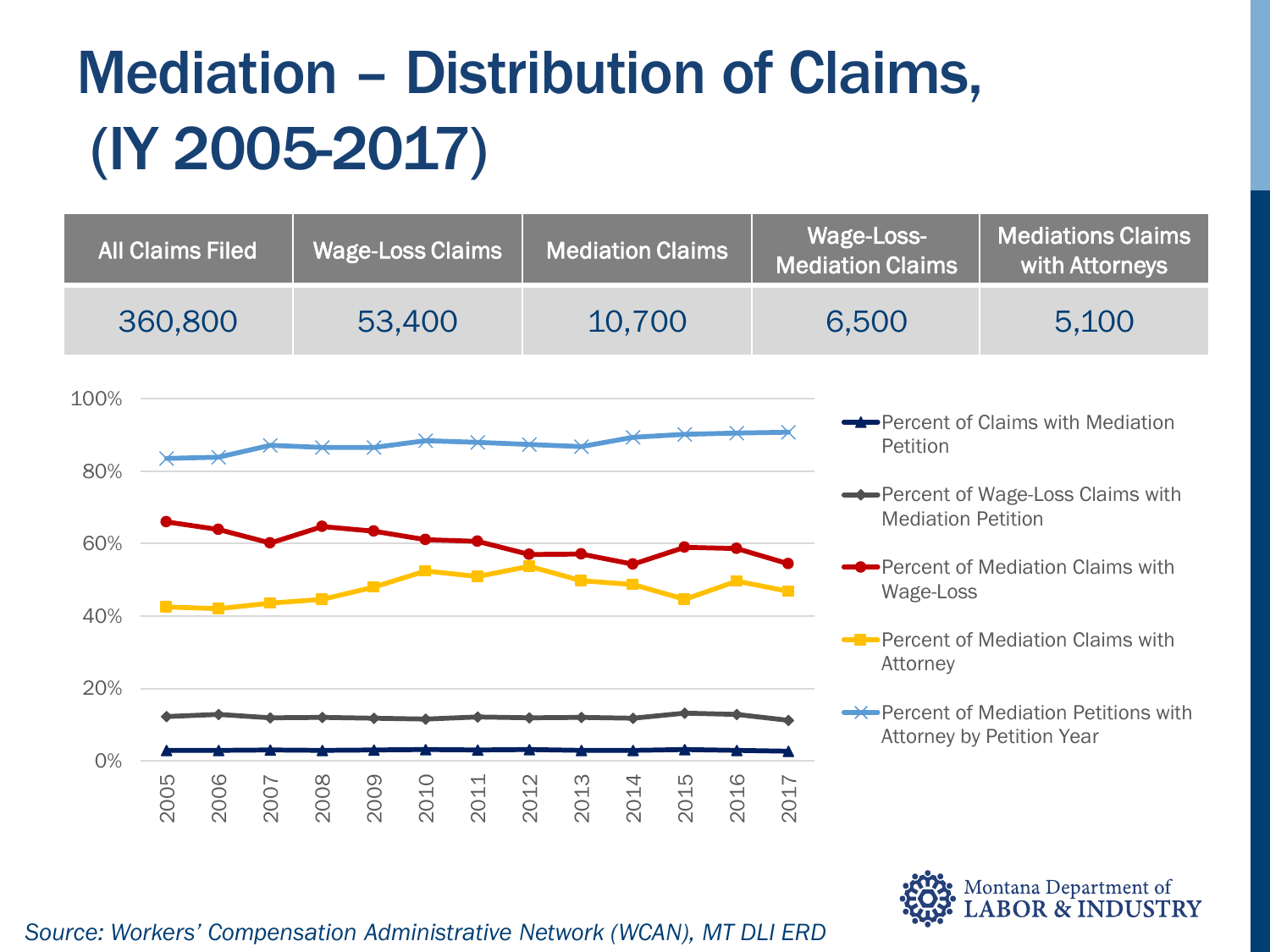## Mediation – Timeframes



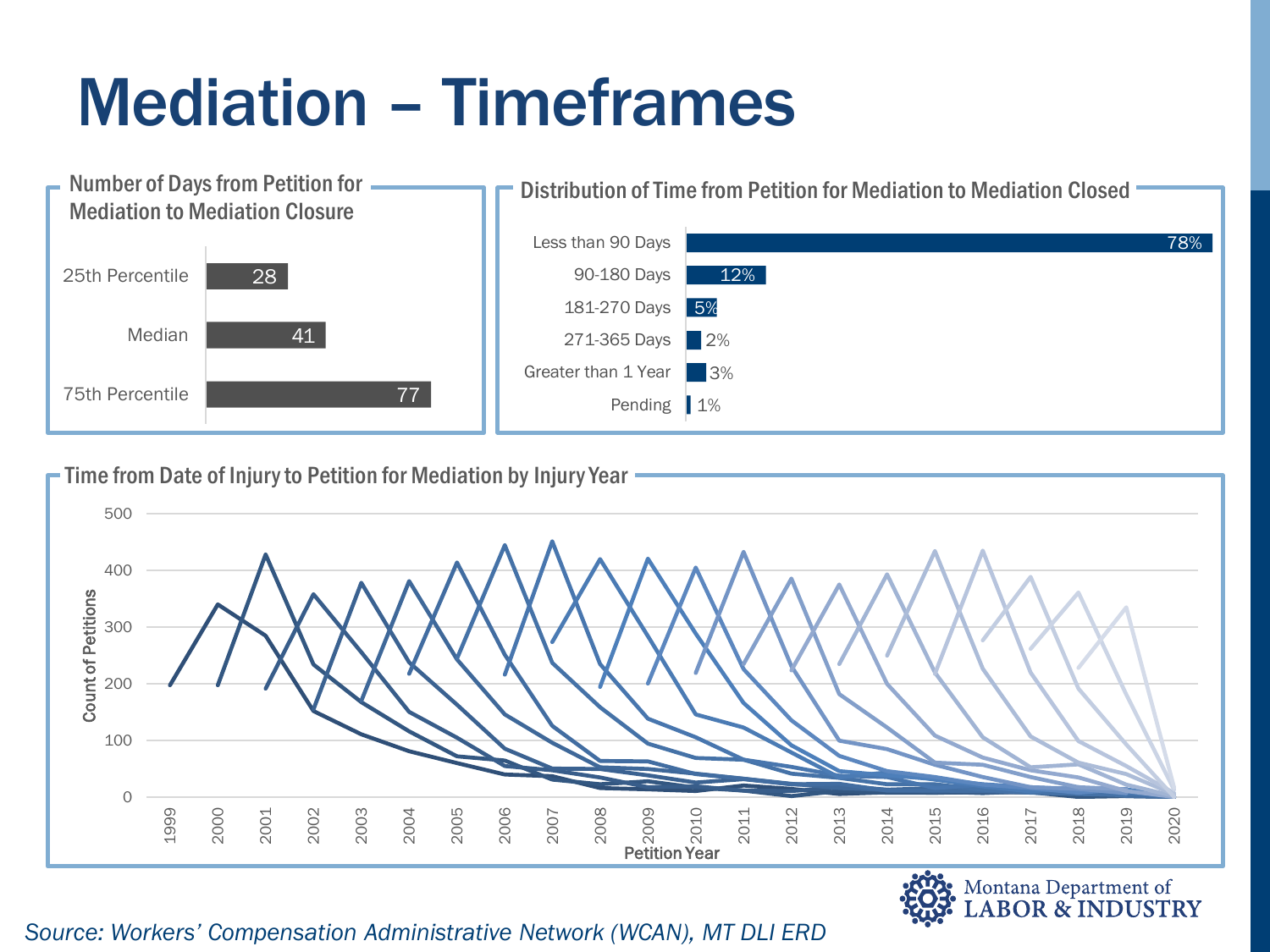## Mediation – Issues



Montana Department of<br>LABOR & INDUSTRY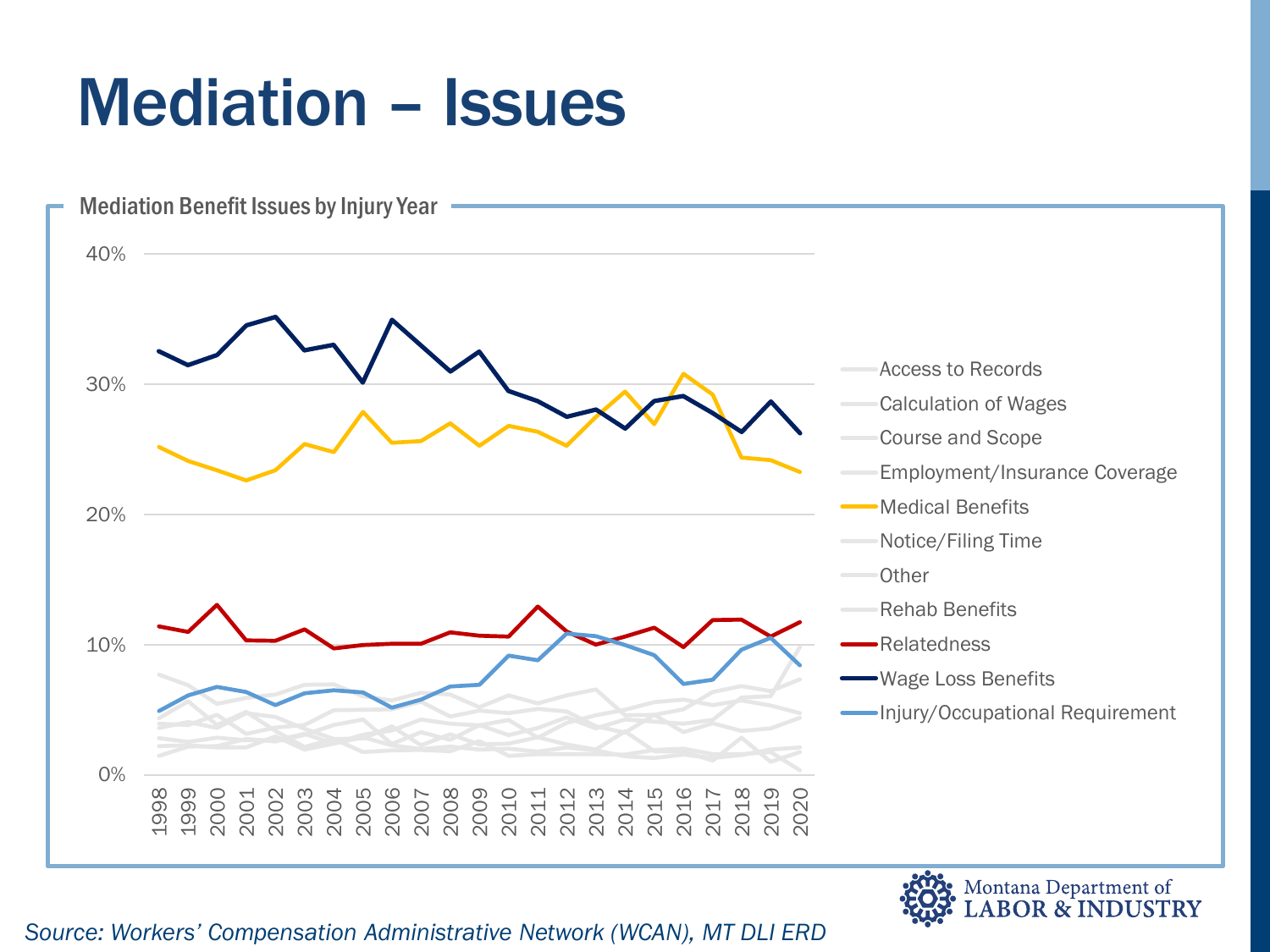## Mediation – Resolution



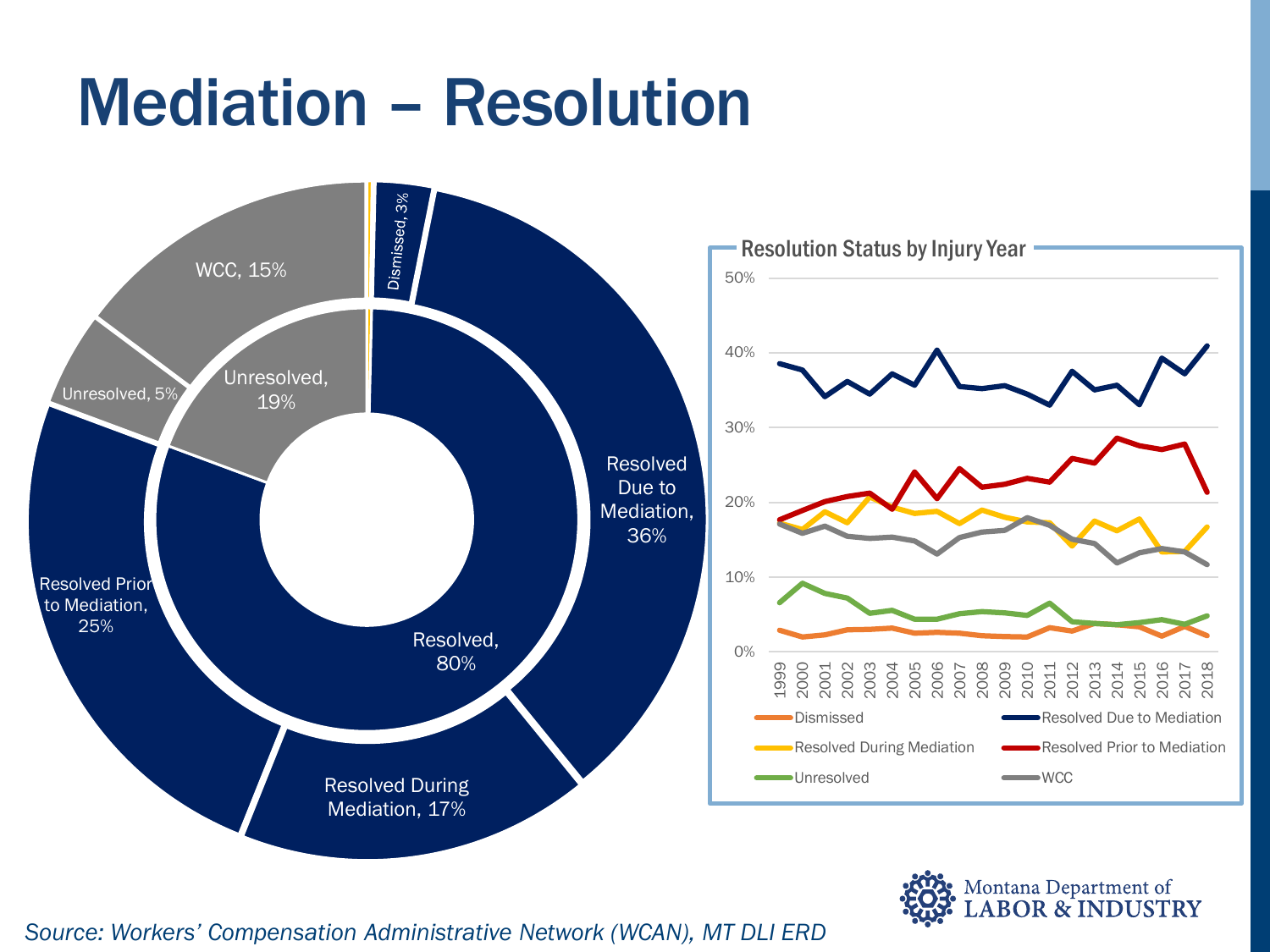### Mediation – Issues & Resolution



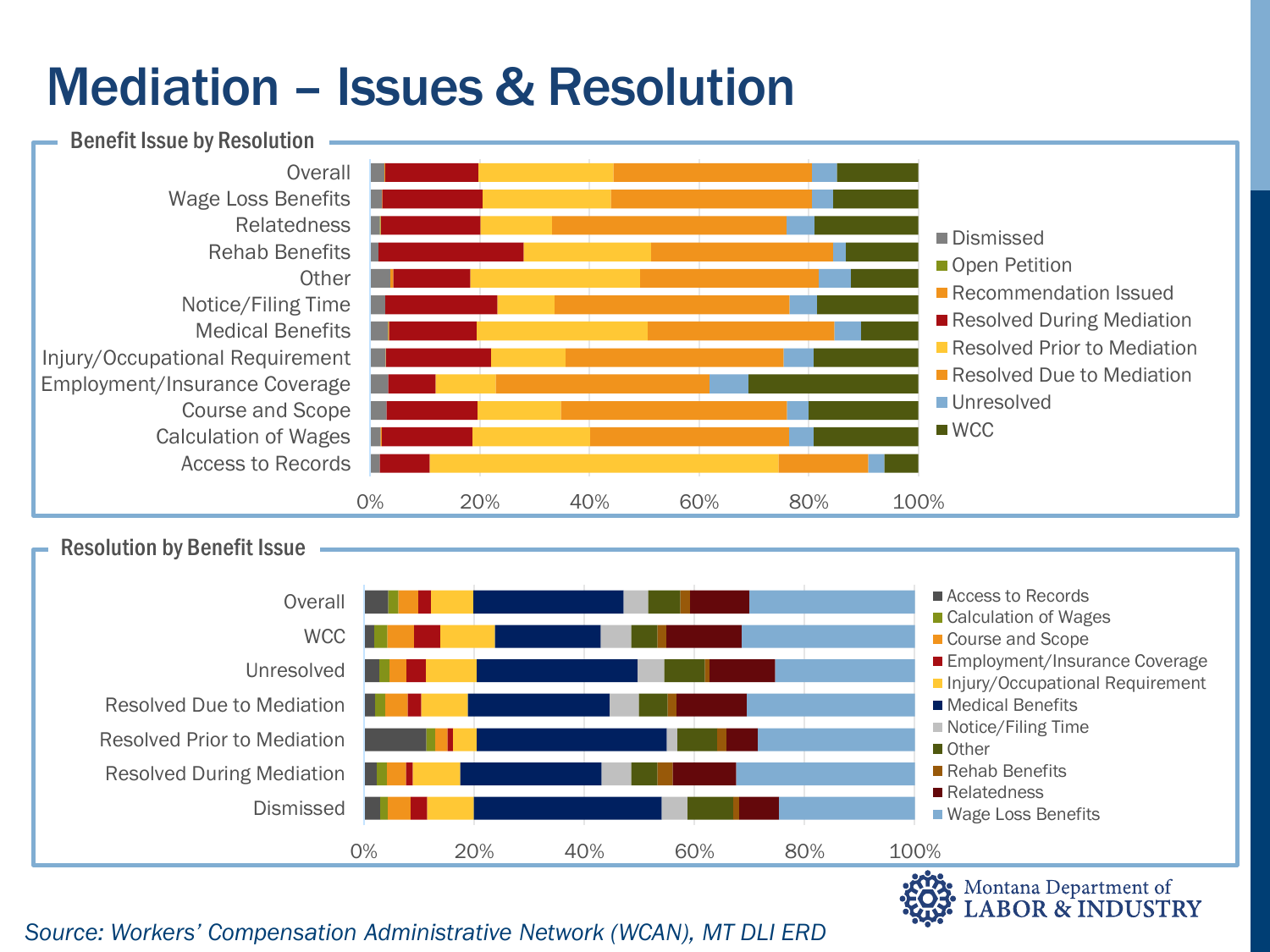## Workers' Compensation Court



### • Workers' Compensation Court [Statistics](http://wcc.dli.mt.gov/stats.asp)

- Includes counts of petitions, trials, decisions, appeals, settlement conferences, and more (1993-Current)
- ERD Dashboard for WCC [Statistics](https://erd.dli.mt.gov/data-dashboards/work-comp-court)



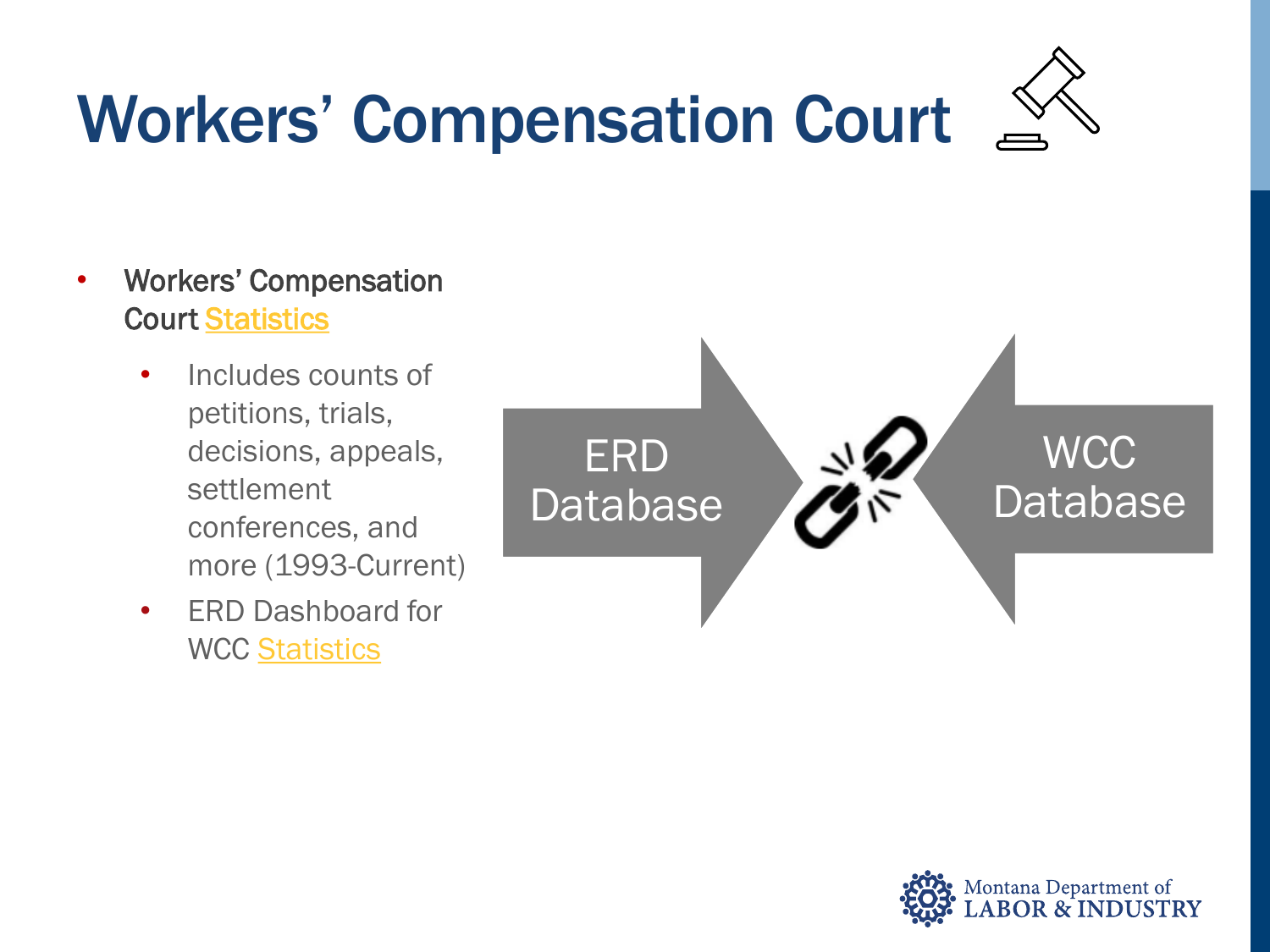## Settlements – Distribution of Claims, IY 2005-2017

| <b>All Claims Filed</b> | Wage-Loss Claims | Settlement Claims | Wage-Loss-<br><b>Settlement Claims</b> | <b>Settlement Claims</b><br>with Attorneys |
|-------------------------|------------------|-------------------|----------------------------------------|--------------------------------------------|
| 360,800                 | 53,400           | 20,900            | 12,700                                 | 13,100                                     |



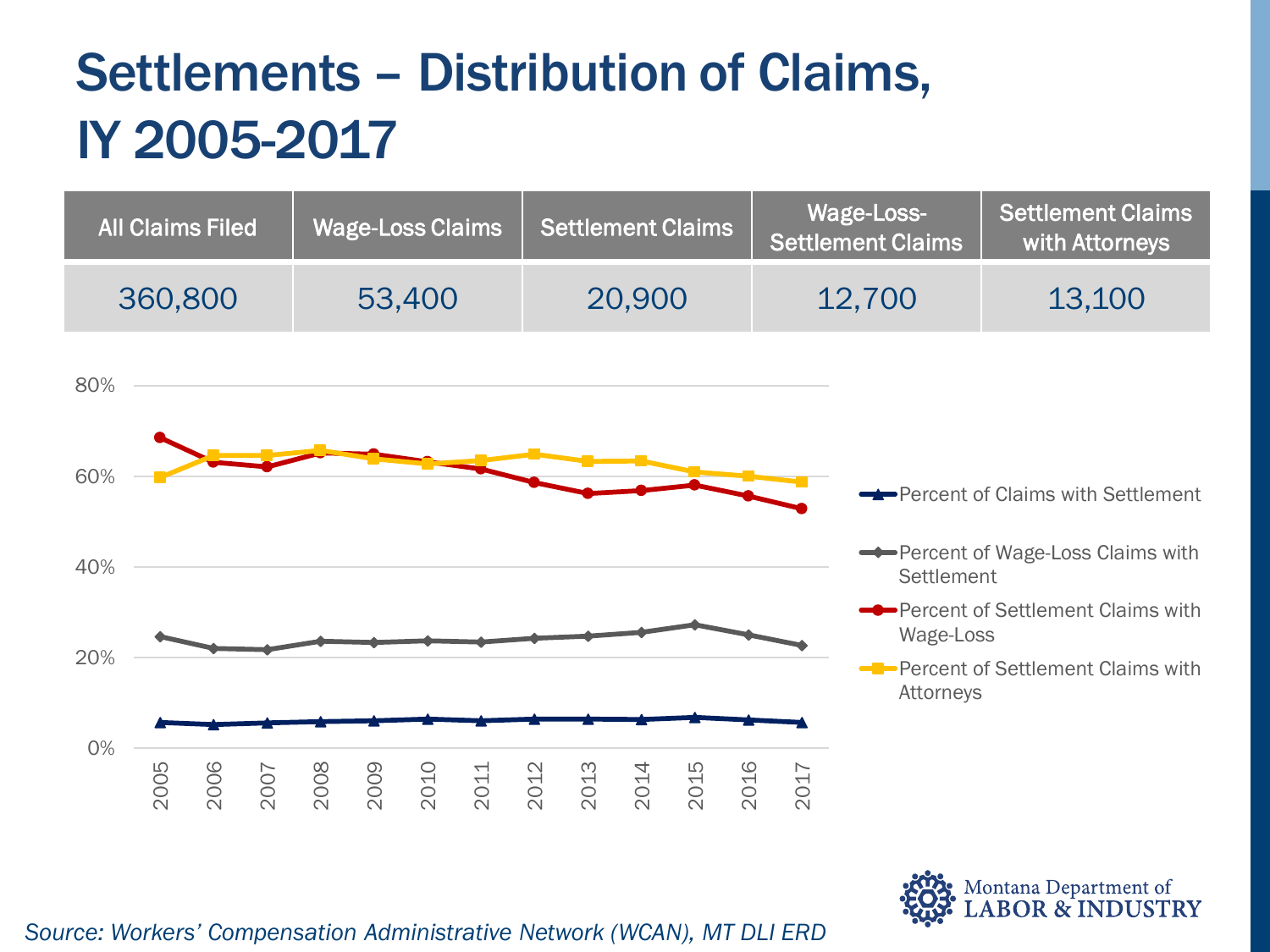## Settlement Types & Times, IY 2005-2017





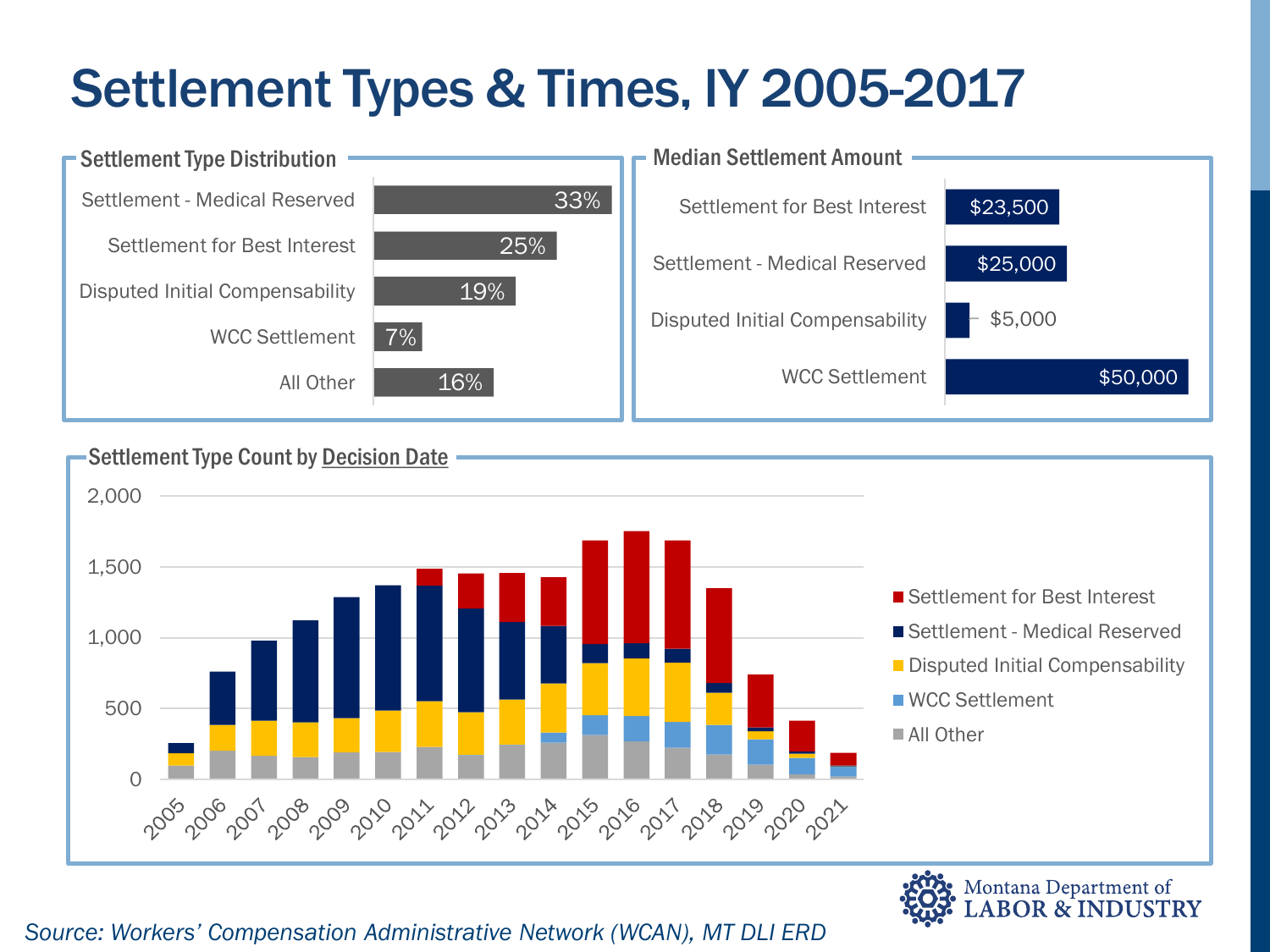### Settlement Types & Times, IY 2005-2017





#### Settlement Type by Time from Injury Date to Decision Date



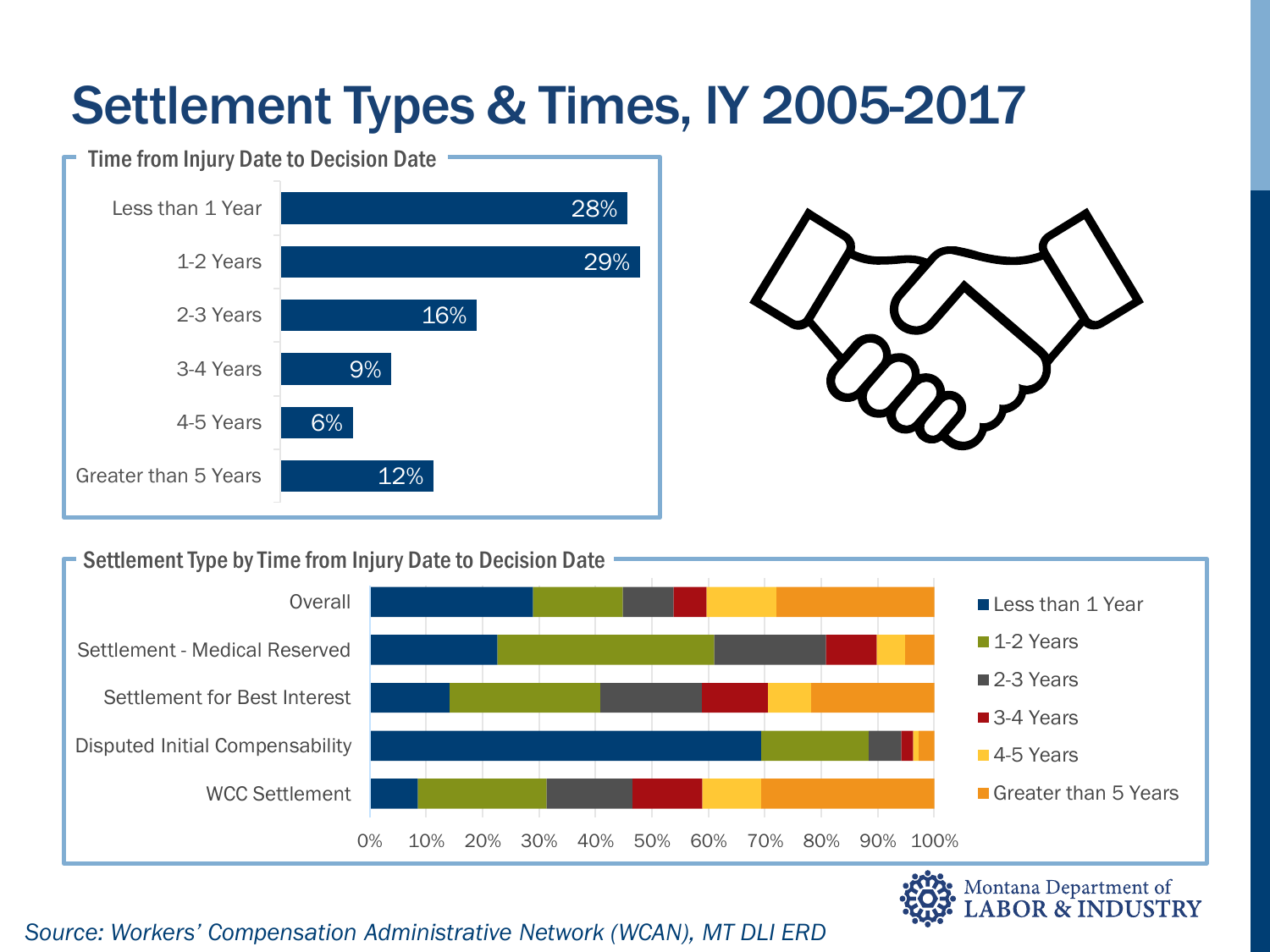## Wage-Loss Settlement Claims, IY 2005-2017